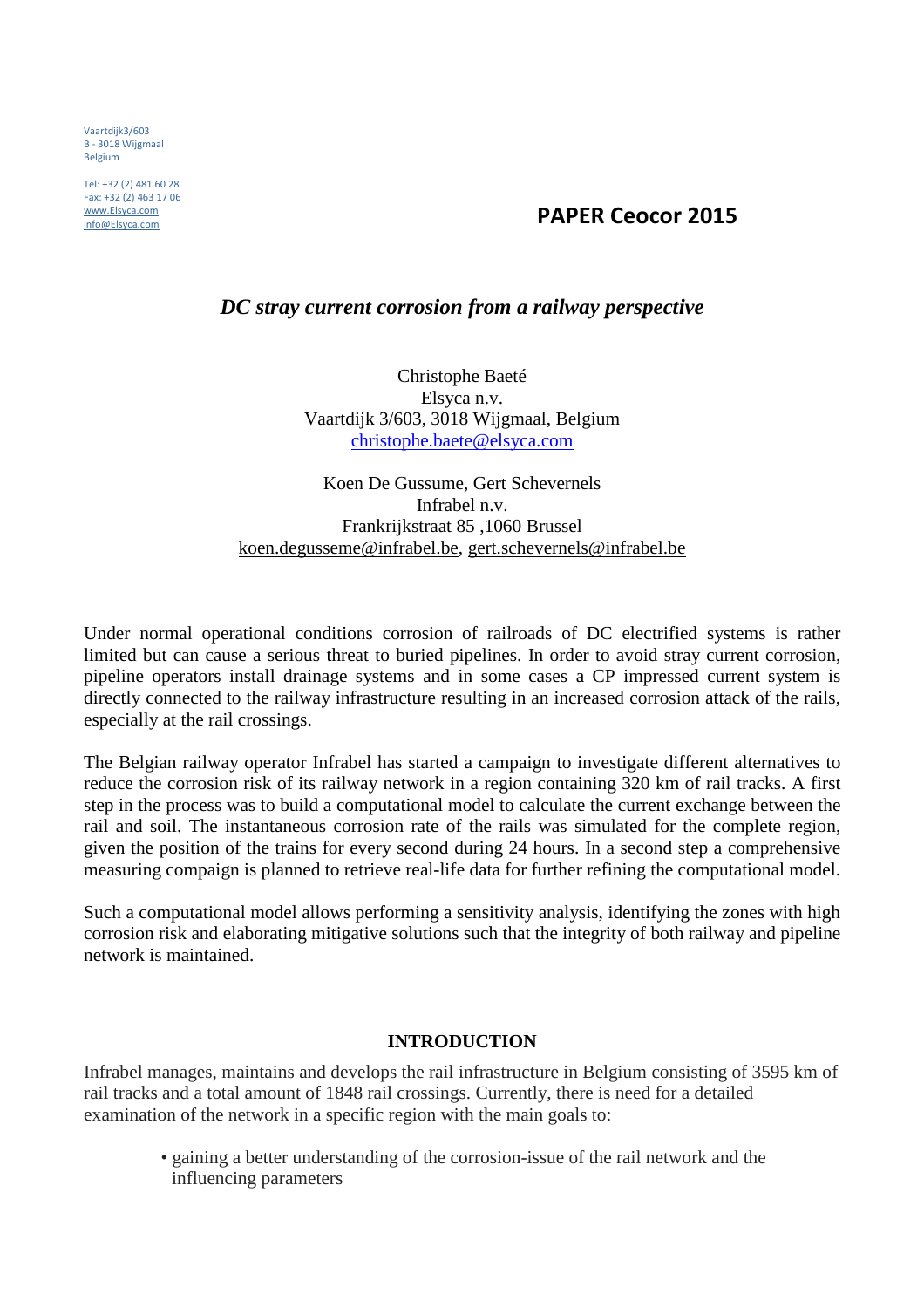• controlling and mitigating corrosion phenomena on the tracks, and, in particular, at the level of the rail crossings.

In general corrosion is caused when current is leaving the structure. In the case of a railway system traction current can leave the track and enter the soil at locations where the resistance-to-earth of the rail ballast is low. In practice current leakage per unit length is most significant at crossings where a lower contact resistance dominates due to the presence of, for example, deicing salts and trapped debris. The so-called stray current that leaves the tracks tends to return to the substation and may affect buried pipelines during its journey in the soil (see Figure 1 for details).



**Figure 1: schematic representation of existing jacket complex** 

In Belgium pipelines near railway systems have a diode drainage system and a cathodic protection system connected to the railway. The diode drainage system discharges directly stray current back to the rail track when a potential difference between both structures is exceeded. The active CP system (current or potential controlled) is connected to the track and used for cathodic protection in this particular area. The tracks are in fact used as (sacrificial) anodes in order to protect the pipeline against electrical stray currents. The question arises if these cathodic protection systems do not accelerate the corrosion rate of the tracks, especially at the rail crossings, and if this system can be replaced by discrete anode beds.

Elsyca's CatPro numerical modeling technology was used to study the coupling and interaction between the railway and pipeline network such that a detailed view is obtained on the corrosion risks of both networks. The computational model of the railway network is discussed in this paper. Additional field surveys are planned in the near future to further refine the model. The model will be used to elaborate various what-if scenarios for justifying new investments and improving the railway system performance with a minimal risk of stray current corrosion on pipelines.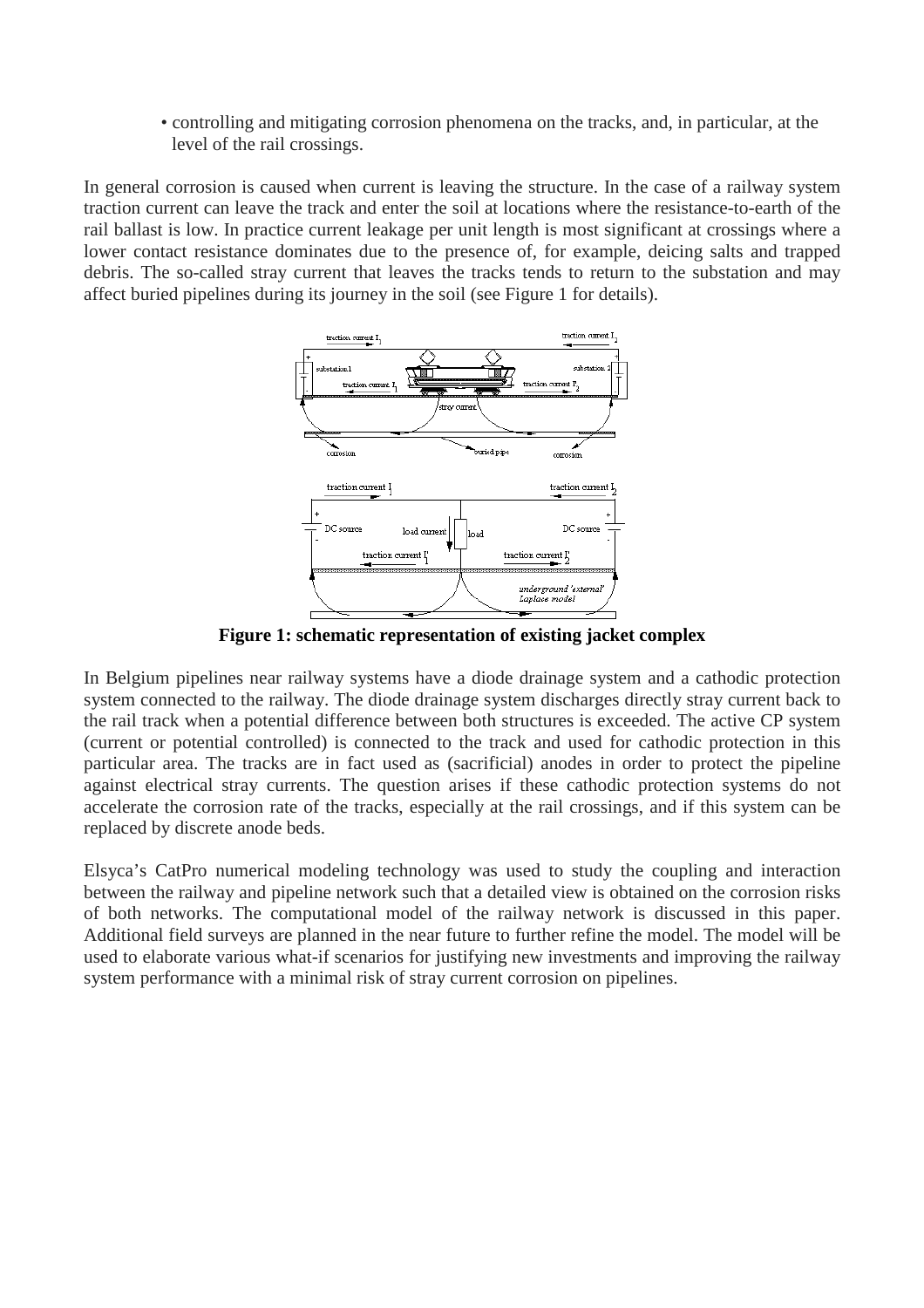

# **COMPUTATIONAL MODEL**

The railway network under investigation covers a region of 56 by 26 km (35 by 16 mi) and contains 320 km of rail tracks. A computational model was built based on the input data as received from the railway company.

### Characteristics of railway network

The railway system is a 3kV DC traction system and consists of : 320 km of rail tracks

- 4 different track routings, three of them are double tracks
- 188 different track sections
- 72 rail crossings
- Linear resistance of the track:  $32-38m\Omega/km$
- Linear resistance of the current feeder:  $55-66$  m $\Omega$ /km

#### 6 substations

- nominal operating voltage of 3kV DC
- earthing system type Soulé
- resistance-to-earth of grounding: 0.4 to 1.5 ohm
- voltage and current output per station is given for every second in a time span of 24 hours

658 trains

• A time table is given with the position and traction current of each train for every second in a time span of 24 hours

CP rectifiers

• 10 rectifiers are directly connected to the rail at several locations delivering 142 A in total

The earthing system of the substation is of type Soulé (diode in parallel with a resistor) and is modeled as a switch between overhead earthing wire of the poles and the earth grounding, and a diode between negative rail and earth. The diode allows current discharge from the grounding towards the negative rail and limits as such negative voltage values of the rail with respect to earth. The diodes allow also stray current feedback to the rail. The earthing system in the model is represented by a diode in series with a voltage source connected to remote earth. It is assumed that the diode has a 0.7V voltage. The voltage source in the model has a value of 1V.

#### Computational model

The overall computational model of the railway network is given in Figure 2. The tracks are represented by equivalent pipe elements having a linear and tangential resistance that correspond with that of the rail track. The tangential resistance is in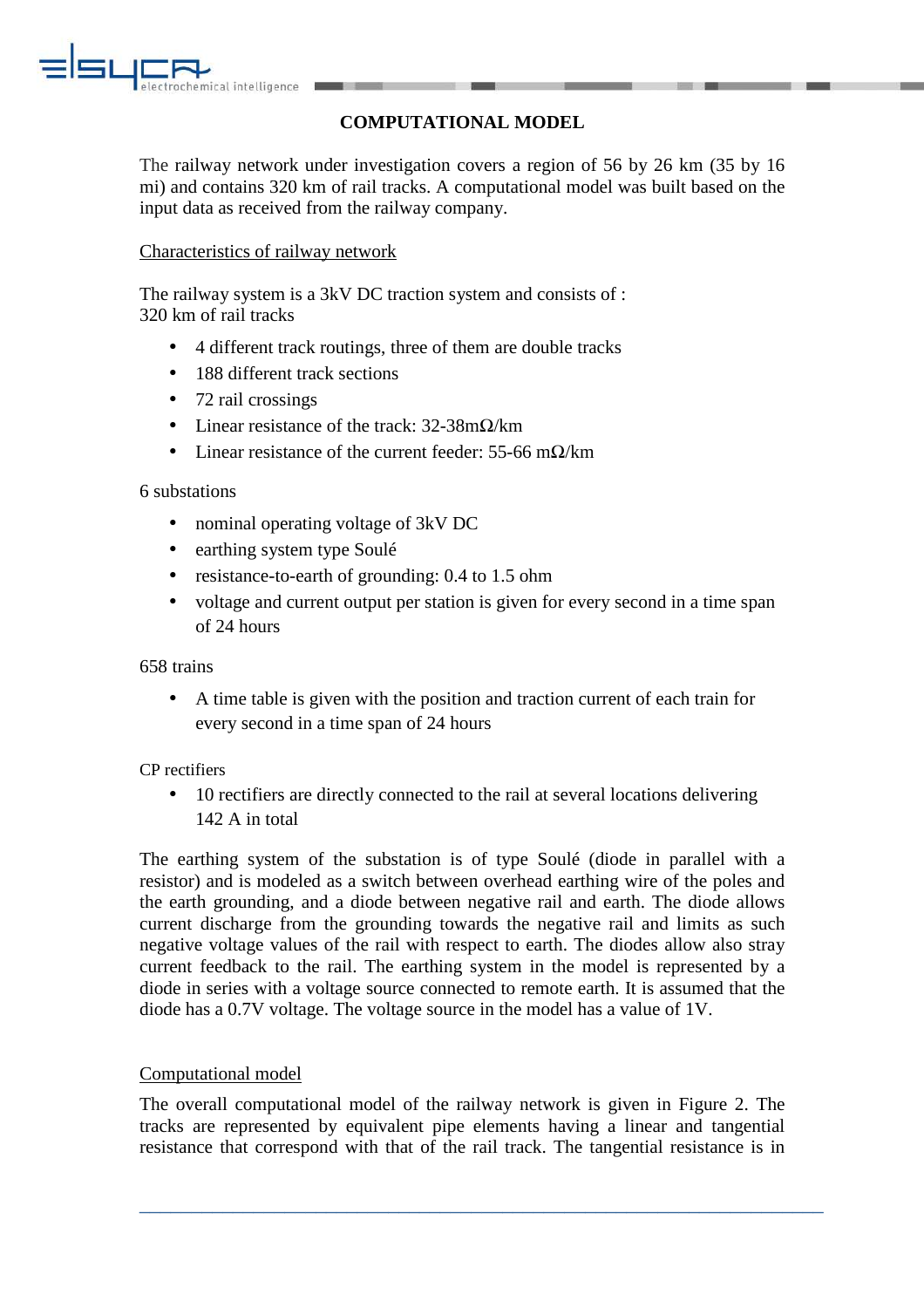

fact the ballast resistance. Its value was determined in an iterative way as will be explained later.

A special pre-processor directly linked to the database of the railway operator was developed to automatically up-date the model based on the given time table. For each desired time step the correct position of the trains and the traction current of each train are read from file and the parameter values are applied in the model.

A uniform soil resistivity of 100  $\Omega$ m was assumed for the entire region.



**Figure 2: computational model of railway network plotted in Google Earth** 

# **BOUNDARY CONDITIONS**

The ballast resistance of the rail tracks and rail crossings is a very important parameter that determines the amount of stray current, and thus the corrosion rate. In order to obtain the correct values of the ballast resistance-to-earth some preliminary field measurements have been executed:

- measurement of the ballast resistance of typical rail crossings
- monitoring of the voltage of the track at several locations where no rail crossings are present

At the rail crossings the ballast resistance is strongly determined by the components that constitute the rail crossing and the environmental conditions (de-icing salt, entrapped debris, humidity…) that are applicable. The ballast resistance was deterermined by measuring the voltage drop of the rail track before and after the crossing when applying a 2180Hz AC current signal. In some cases de-icing salt was added in a controlled manner. As can be seen in table 1 the ballast resistance is rather low and its value is strongly dependent on the condition of the rail crossing. In the model an average value of 2.0  $\Omega$ km was assumed for a rail crossing in normal dry condition, and  $0.28$  Ωkm in wet condition.

 $\overline{a_1}$  ,  $\overline{a_2}$  ,  $\overline{a_3}$  ,  $\overline{a_4}$  ,  $\overline{a_5}$  ,  $\overline{a_6}$  ,  $\overline{a_7}$  ,  $\overline{a_8}$  ,  $\overline{a_9}$  ,  $\overline{a_9}$  ,  $\overline{a_9}$  ,  $\overline{a_9}$  ,  $\overline{a_9}$  ,  $\overline{a_9}$  ,  $\overline{a_9}$  ,  $\overline{a_9}$  ,  $\overline{a_9}$  ,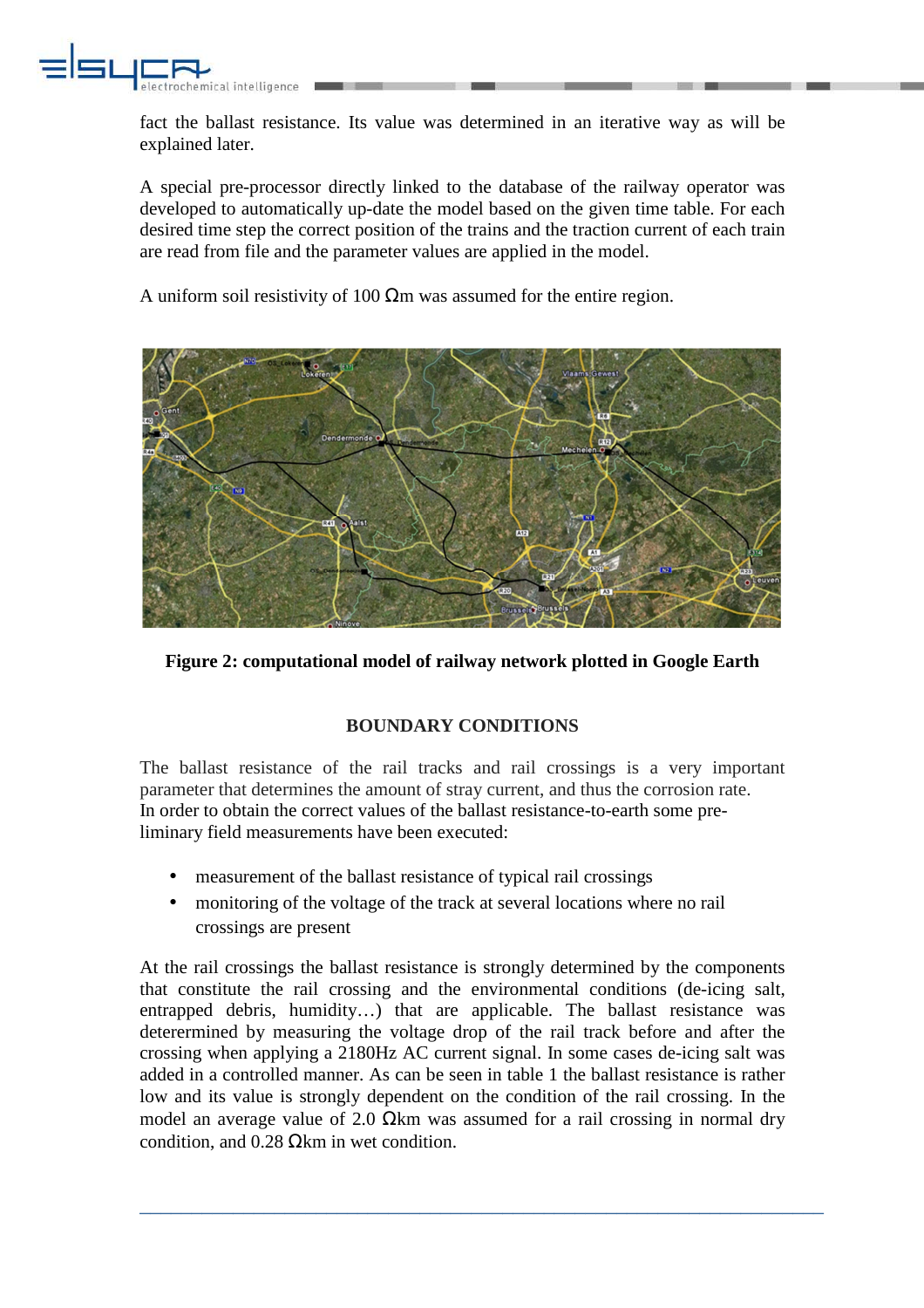

| Location       | Condition            | ballast resistance $[Qkm]$ |
|----------------|----------------------|----------------------------|
| 1              | as-is                | 1.61                       |
|                | with salt $(35g/m2)$ | 0.65                       |
| 2              | as-is                | 0.41                       |
|                | with salt $(40g/m2)$ | 0.34                       |
| 3              | as-is                | $0.8 - 1.7$                |
|                | as-is                | $3.0 - 6$                  |
|                | as-is                | $0.4 - 0.53$               |
|                | as-is                | $0.66 - 0.83$              |
|                | as-is                | 0.85                       |
| $\overline{4}$ | with salt $(35g/m2)$ | 0.168                      |
| 5              | as-is, new crossing  | 0.42                       |
| 6              | as-is                | $0.80 - 4.60$              |
| $\overline{7}$ | as-is                | 2.52                       |
|                | after cleaning       | 3.15                       |
|                | with salt $(35g/m2)$ | 0.13                       |

**Table 1 Measured ballast resistance of rail crossings**

The voltage of the track far away of rail crossings was measured under dry and rainy weather conditions respectively at 5 different locations. The measurements were taken with a high impedance multimeter of 200 V peak range. Figure 3 shows an example of a 24 hours monitoring of the voltage-to-remote earth at a specific location. Measurements were performed during a normal and raining period respectively

Under wet conditions the rail voltage drops by a factor of two compared with the results obtained during a normal dry period, and the occurrence of a negative rail voltage value becomes more significant. A negative rail voltage results in a traction current leakage causing stray currents in the soil that can be picked-up and discharged by pipelines resulting in stray current corrosion. At this particular location the rail voltage was negative during 1.55 and 0.13% of the time in the case of wet and dry conditions respectively. The most negative rail voltage was approximately -25 V and is the same for the dry and wet state since it is limited by the diodes present in the earthing system of the substations. Note that the rail voltage is mainly positive with an offset value of about 10 to 20 V. It is believed that this is caused by the ten CP systems connected to the rail track in that region. The CP systems are represented by current sources with the negative lead connected to remote earth.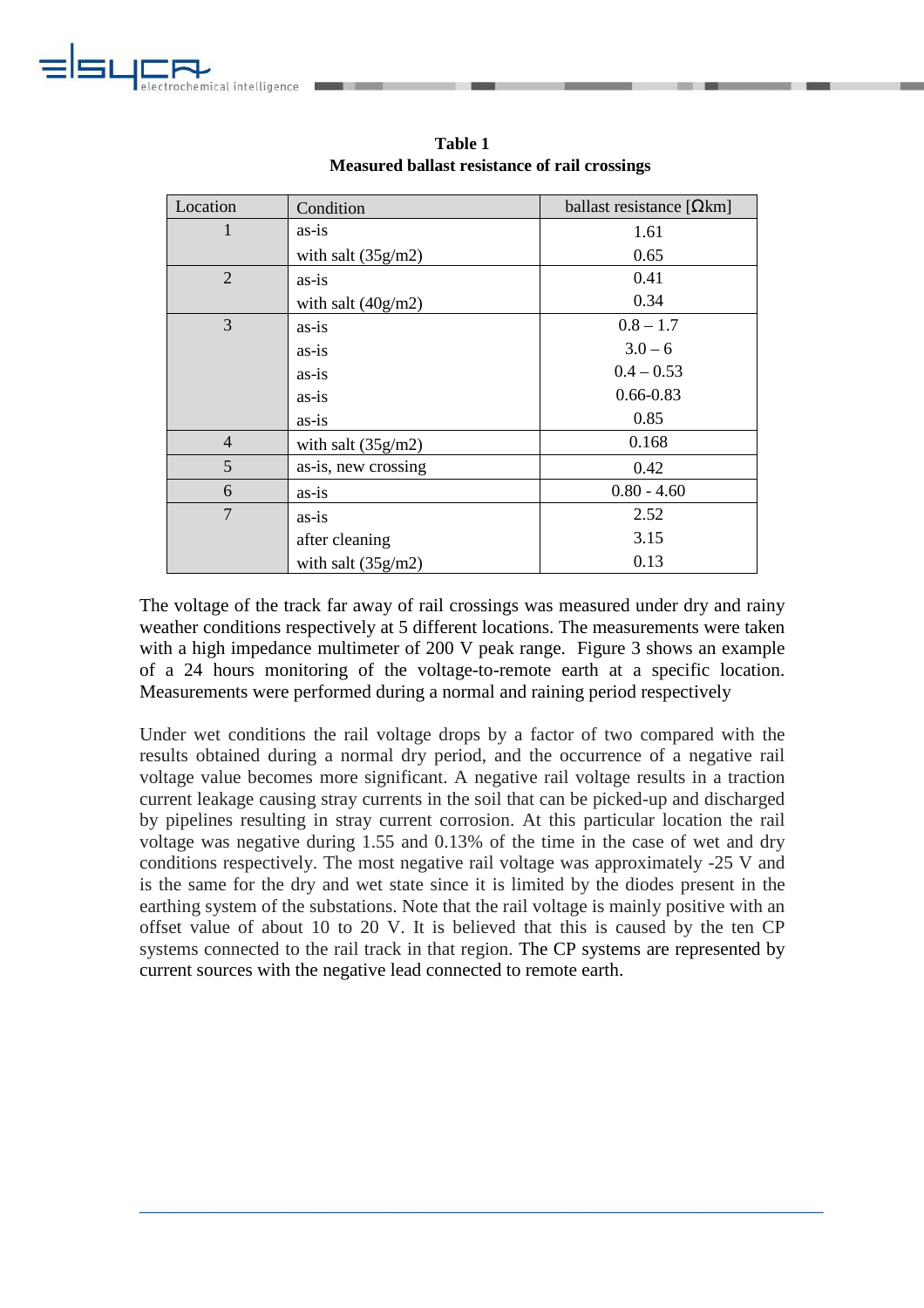



**Figure 3: measured voltage of track at specific location during dry (blue) and wet (red) period** 

The proper ballast resistance of the tracks was found in an iterative way. The value in the model was adjusted until the simulated rail voltage obtained at the 5 locations is in line with the measured values. Each iteration step consisted of 720 time step simulations. An example of such a comparison is given in Figure 4. The best match is obtained if a ballast resistance of 20  $\Omega$ km is chosen for the dry and 10  $\Omega$ km for the wet condition respectively. The overall ballast resistance in the model is summarized in Table 2. The overall ballast resistance is a result of the section length of the tracks and the amount of rail crossings present.



**Figure 4: comparison between simulated (red) and measured (blue) rail voltage at specific location**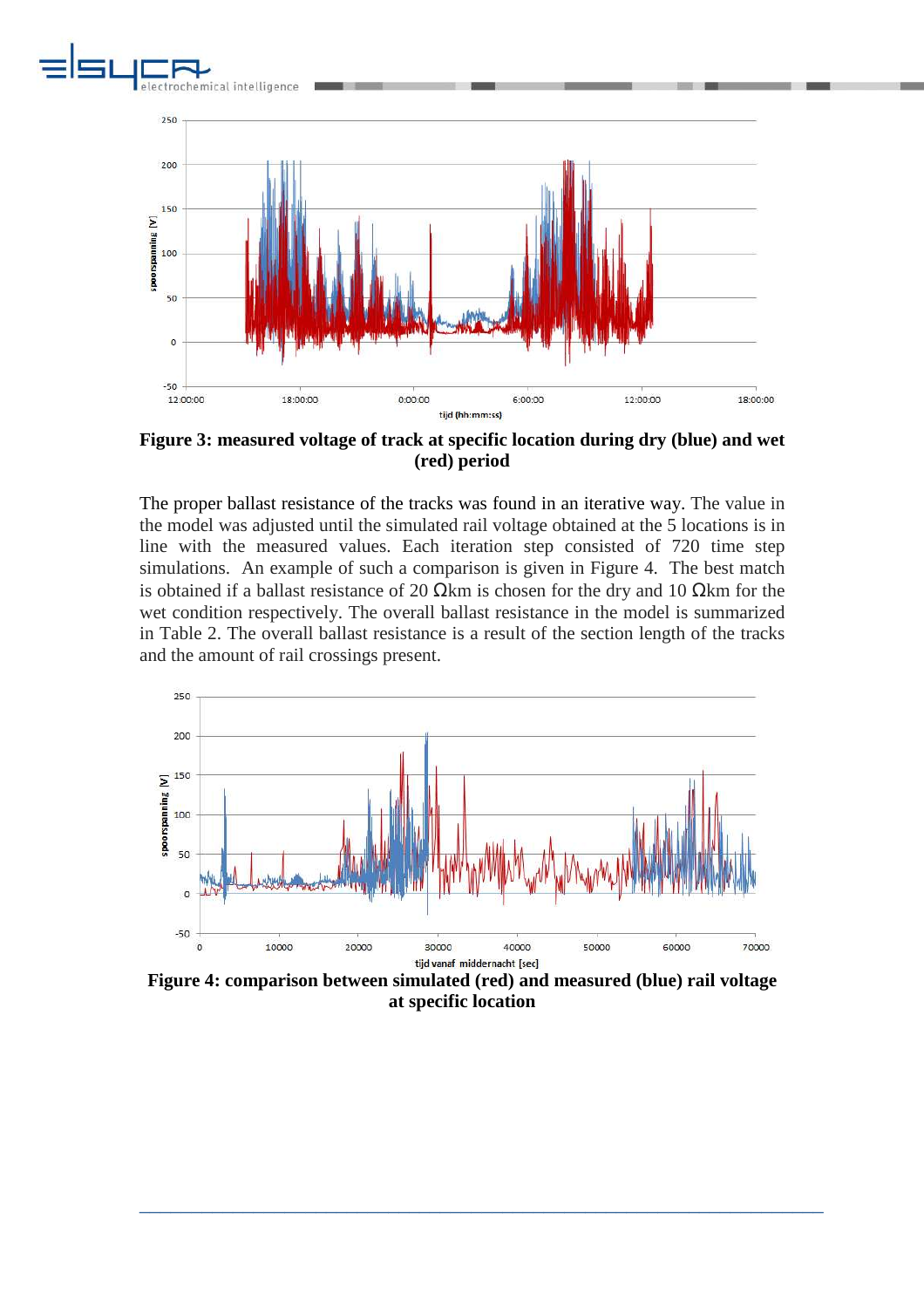

| Ballast Resistance of Railway Network in the Mode |                                    |     |  |  |  |
|---------------------------------------------------|------------------------------------|-----|--|--|--|
|                                                   | <b>Overall ballast resistance</b>  |     |  |  |  |
|                                                   | $\lceil \Omega \mathrm{km} \rceil$ |     |  |  |  |
| <b>Track</b>                                      | dry                                | wet |  |  |  |
|                                                   | 11.1                               | 6.2 |  |  |  |
| 2                                                 | 6.8                                | 4.6 |  |  |  |
| 3                                                 | 18.6                               | 9.9 |  |  |  |
|                                                   | 8.3                                | 4.8 |  |  |  |

| Table 2                                                   |  |  |  |  |  |
|-----------------------------------------------------------|--|--|--|--|--|
| <b>Ballast Resistance of Railway Network in the Model</b> |  |  |  |  |  |
|                                                           |  |  |  |  |  |

# **SIMULATION RESULTS**

The corrosion rate of the railway system was simulated for a period of 24 hours with a time interval of 2 minutes. For each time step the model calculates the following parameters along the entire track routing:

- voltage-to-remote earth
- axial current through rail beams
- current density exchange with the soil

In the case the model is extended towards pipelines the following pipeline instantaneous parameters are simulated:

- pipe voltage-to-remote earth
- ON and IR-free potential
- axial current through the pipe wall
- current density of pipe
- current through bonds
- current through diode drainage systems

Figures 5 shows examples of typical simulation results. The track voltage distribution of the complete railway network during night and during the morning rush hour period is seen in Figure 5.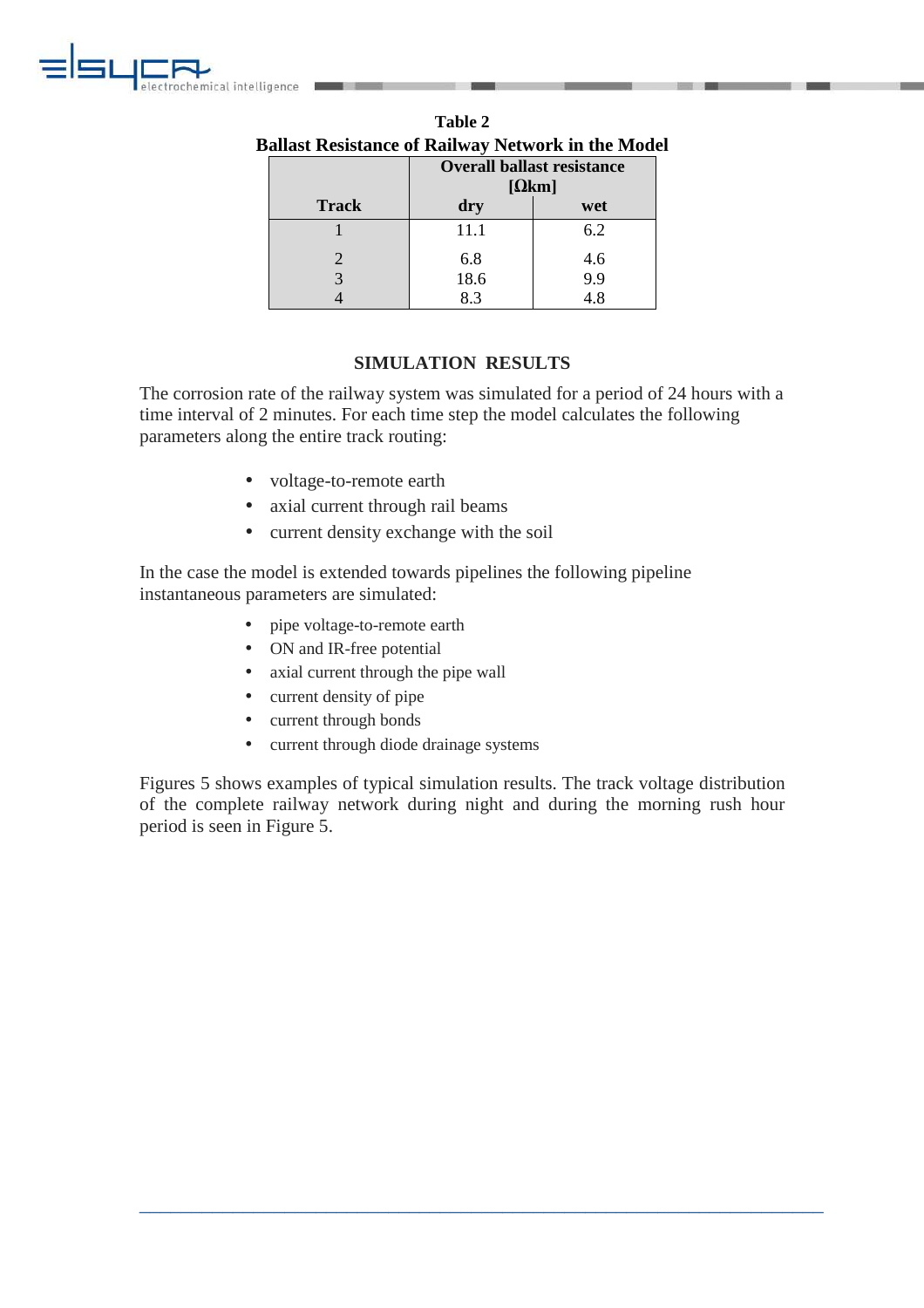



**Figure 5: simulated voltage of rail network at 4:00 and 7:10am** 

Table 3 shows the frequency (number of times) and the minimum negative rail voltage that occurs in simulations based on 720 time steps. It follows from the table that lowering the ballast resistance results in more frequent occurrence of a negative voltage, while the difference in the minimum negative rail voltage is negligible between dry and wet conditions. This is explained by the action of the diodes in the grounding systems of the substations.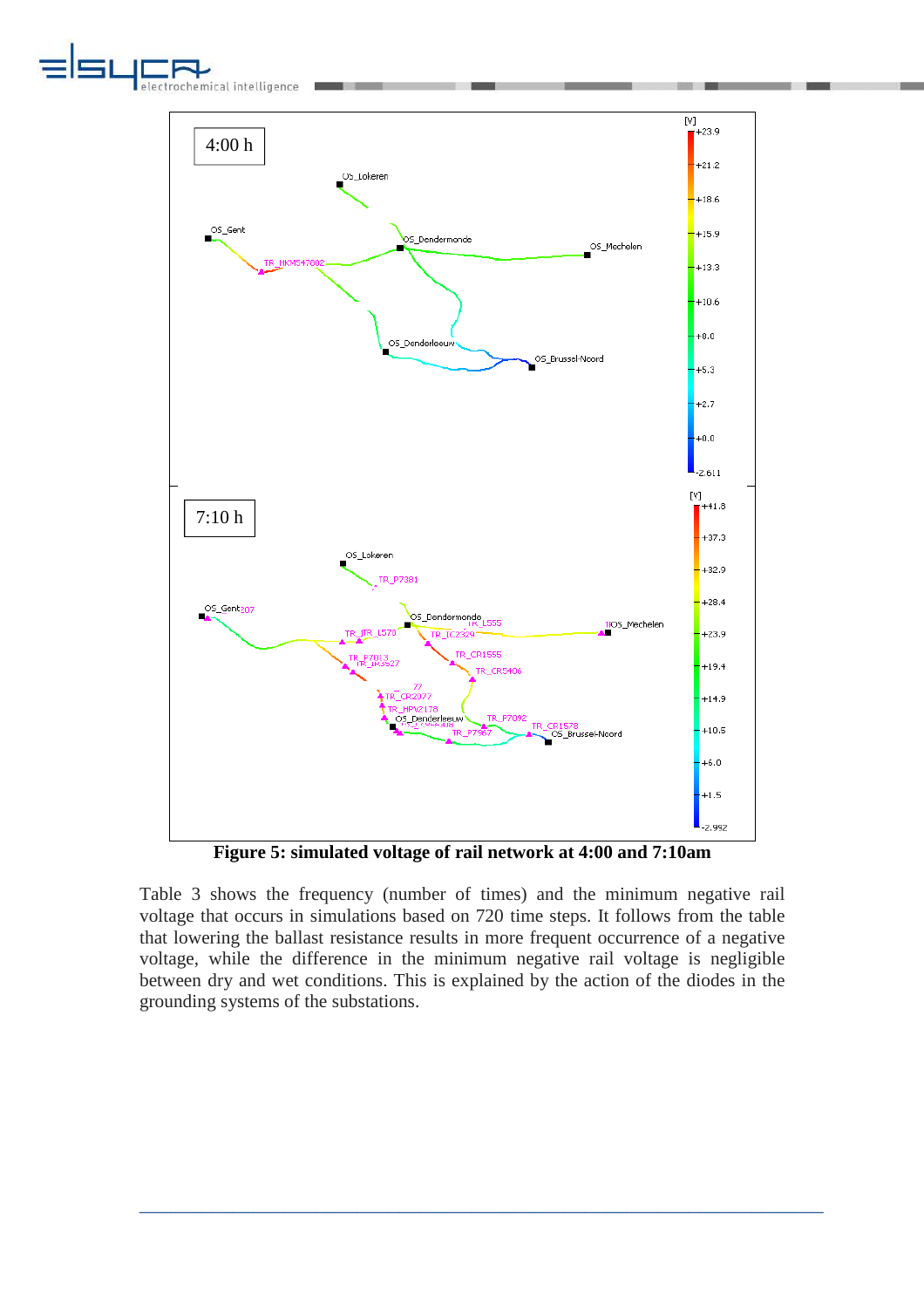

| <b>Statistics of simulated Rail Voltage at Monitoring Locations</b> |              |                              |             |  |  |  |
|---------------------------------------------------------------------|--------------|------------------------------|-------------|--|--|--|
|                                                                     |              | <b>Negative rail voltage</b> |             |  |  |  |
| <b>Condition</b>                                                    | <b>Track</b> | <b>Frequency</b>             | Minimum [V] |  |  |  |
| dry                                                                 |              | 23                           | $-1.74$     |  |  |  |
|                                                                     |              |                              | $-16.9$     |  |  |  |
|                                                                     |              | 14                           | $-21.6$     |  |  |  |
|                                                                     |              | 42                           | $-13.59$    |  |  |  |
| wet                                                                 |              | 13                           | $-1.49$     |  |  |  |
|                                                                     |              | 56                           | $-16.53$    |  |  |  |
|                                                                     |              | 77                           | $-34.97$    |  |  |  |
|                                                                     |              | 51                           | $-14.39$    |  |  |  |

**Table 3** 

The total current that is exchanged between the entire railway network and the soil at a given time step is shown in Figure 6 and 7. Current that leaks through the ballast towards the ground is considered to be positive and current entering the rail tracks is considered to be negative. The positive current leaving the rail track is responsible for corrosion. The traction current that leaves the rail is higher than the traction current entering the rail. The difference is the current that returns back to the grounding system of the substations.



**Figure 6: Total current [A] that leaves the railway network at given time (blue:wet condition, red:dry condition)**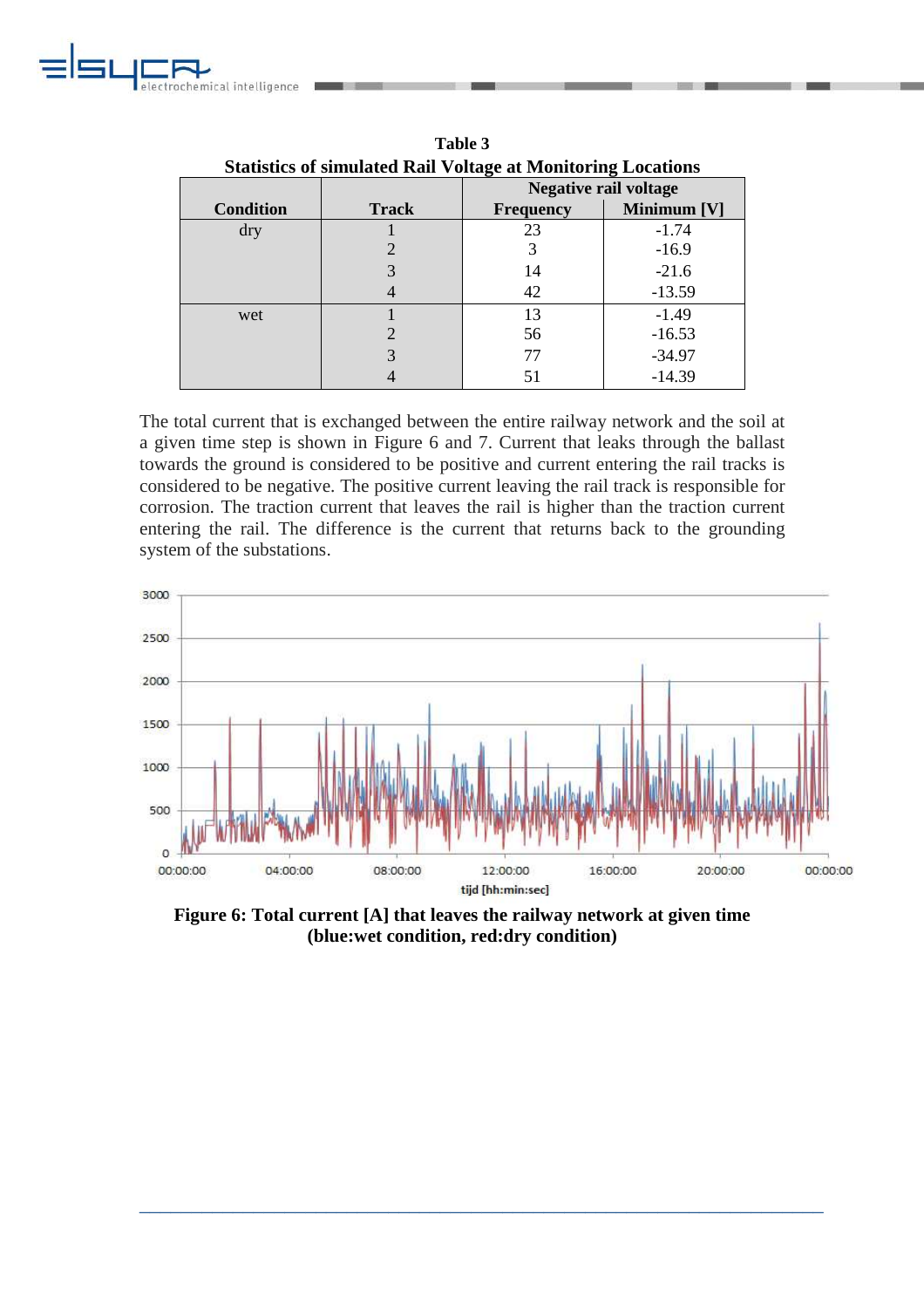



**Figure 7: Total current [A] that enters the railway network at given time (blue:wet condition, red:dry condition)** 

The contact between the rail beam and the sleeper is assumed to be the active surface. An overall average value of 0.116  $m^2$  per meter track length was calculated for 50 and 60 kg rail beams. A current density of a specific section is obtained by dividing the current by the total active surface area of the section. The corrosion rate is calculated according to Faraday's law and by integrating the positive current density of the rail track over a 24 hours period. Simulations have been performed for the as-is situation with the CP systems connected to the railway and for the situation where they are disconnected. Table 4 shows that the CP systems have an important effect on the corrosion rate of the railway system, especially at the rail crossings. Note that the local corrosion rate of a rail crossing can be much higher since the ballast resistance over that section may vary significantly depending on the way water is entrapped. For example higher corrosion rates have been observed at the extremities of some rail crossings.

| $D$ iliumuvu $D$ oli odioli turvo ol liitule tumi $D$ u $\rightarrow$ |                               |               |               |               |  |  |  |
|-----------------------------------------------------------------------|-------------------------------|---------------|---------------|---------------|--|--|--|
|                                                                       | Average corrosion rate [mm/y] |               |               |               |  |  |  |
|                                                                       | dry                           |               | wet           |               |  |  |  |
|                                                                       | track                         | crossing      | track         | crossing      |  |  |  |
| CP connected                                                          | $0.01 - 0.07$                 | $0.11 - 0.52$ | $0.01 - 0.48$ | $0.18 - 0.76$ |  |  |  |
| CP disconnected                                                       | $0.01 - 0.06$                 | $0.02 - 0.06$ | $0.01 - 0.47$ | $0.17 - 0.66$ |  |  |  |

**Table 4 Simulated Corrosion Rate of Entire Railway Network**

#### **FUTURE SIMULATIONS**

The computational model will be extended towards the pipeline system. Six pipeline operators have assets located in the region under study. This means that the model will include:

\_\_\_\_\_\_\_\_\_\_\_\_\_\_\_\_\_\_\_\_\_\_\_\_\_\_\_\_\_\_\_\_\_\_\_\_\_\_\_\_\_\_\_\_\_\_\_\_\_\_\_\_\_\_\_\_\_\_\_\_\_\_\_\_\_\_

pipeline trajectory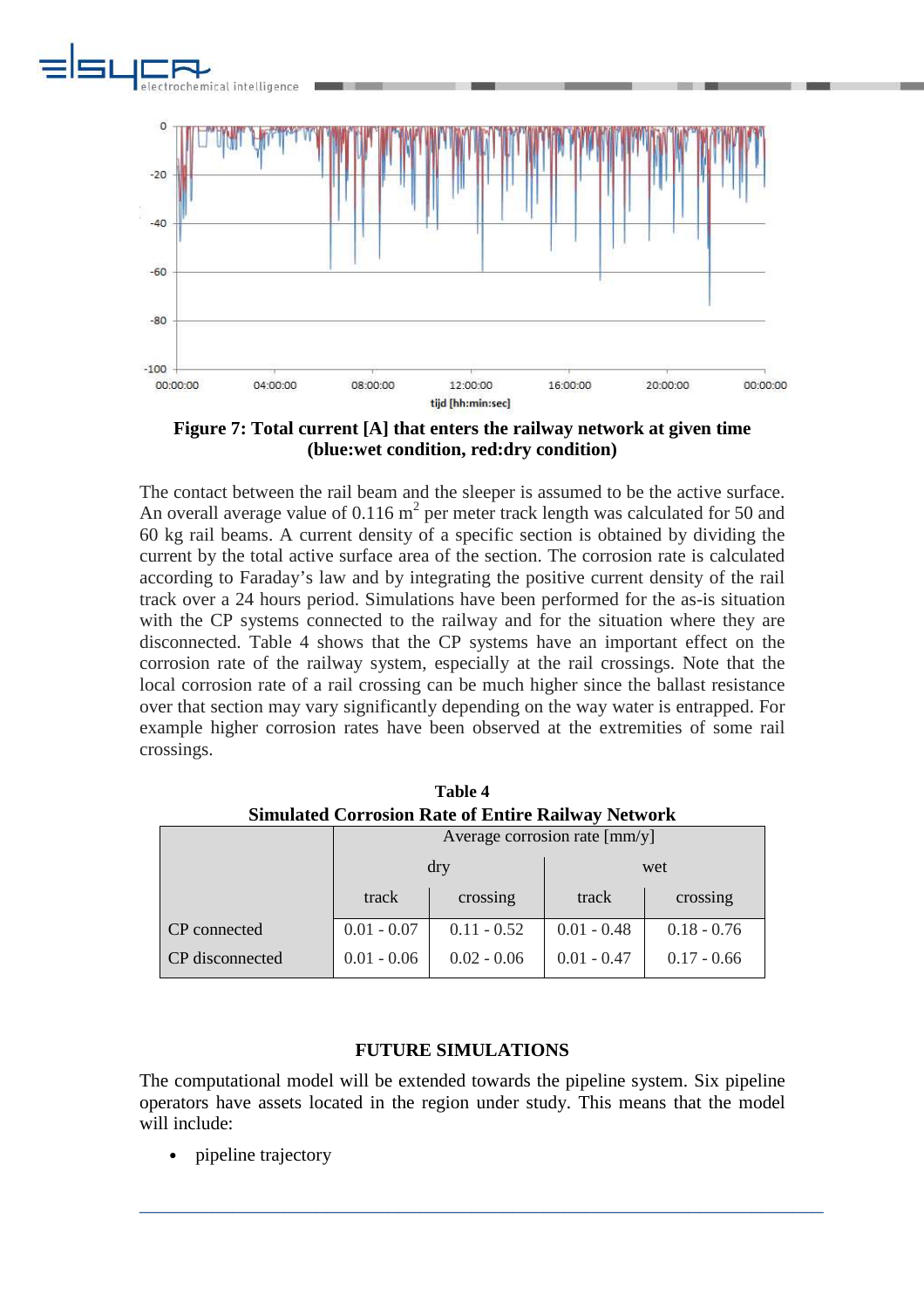

- pipeline properties (diameter, wall thickness and coating resistance)
- CP system characteristics
- drainage systems (diodes)

Infrabel plans a comprehensive measuring campaign for further refining the model. The following types of measurements [ref 1] are foreseen at multiple locations in the region:

- 24h monitoring of the rail potential to-remote-earth
- 24h monitoring of current drained back in the substations
- ground potential rise near rail track and rail crossings [ref 2]

Pipeline operators will be requested to share data on their system:

- CP rectifier output
- Position of anode beds
- ON-potentials, especially of sections near the rail track
- properties and amount of stray current that is drained off by diodes connected to the rail
- bonds (resistive or through diode) between pipelines of different operators
- soil resistivity

The field data will be used to further calibrate the model. Especially the ballast resistance of the railway network and pipeline coating resistance need to have proper values for a better quantitative analysis. For the pipeline coating a sophisticated coating model based on distributed holidays will be adressed such that an accurate IRfree and current density are simulated. Moreover, 3D models of the rail crossings with details on the different components they consist of, are foreseen to investigate the local effect of stray current on rail beam corrosion. The updated models will give Infrabel and the pipeline operators more insight in:

- corrosion rates of the railway system at specific locations
- effect of disconnecting the rectifiers from the rail way system
- solutions to mitigate DC stray current on the pipelines by investigating the addition of discrete anode beds
- improvements of network system to minimize stray current, e.g. installing additional substations, rehabilitation of the ballast, changing timetable of trains, etc

#### **CONCLUSIONS**

The corrosion risk of a railway network in a specific region was investigated through numerical modelling. The model contains 320 km of rail tracks and 10 cathodic protection rectifiers connected between the railway system and remote earth. The aim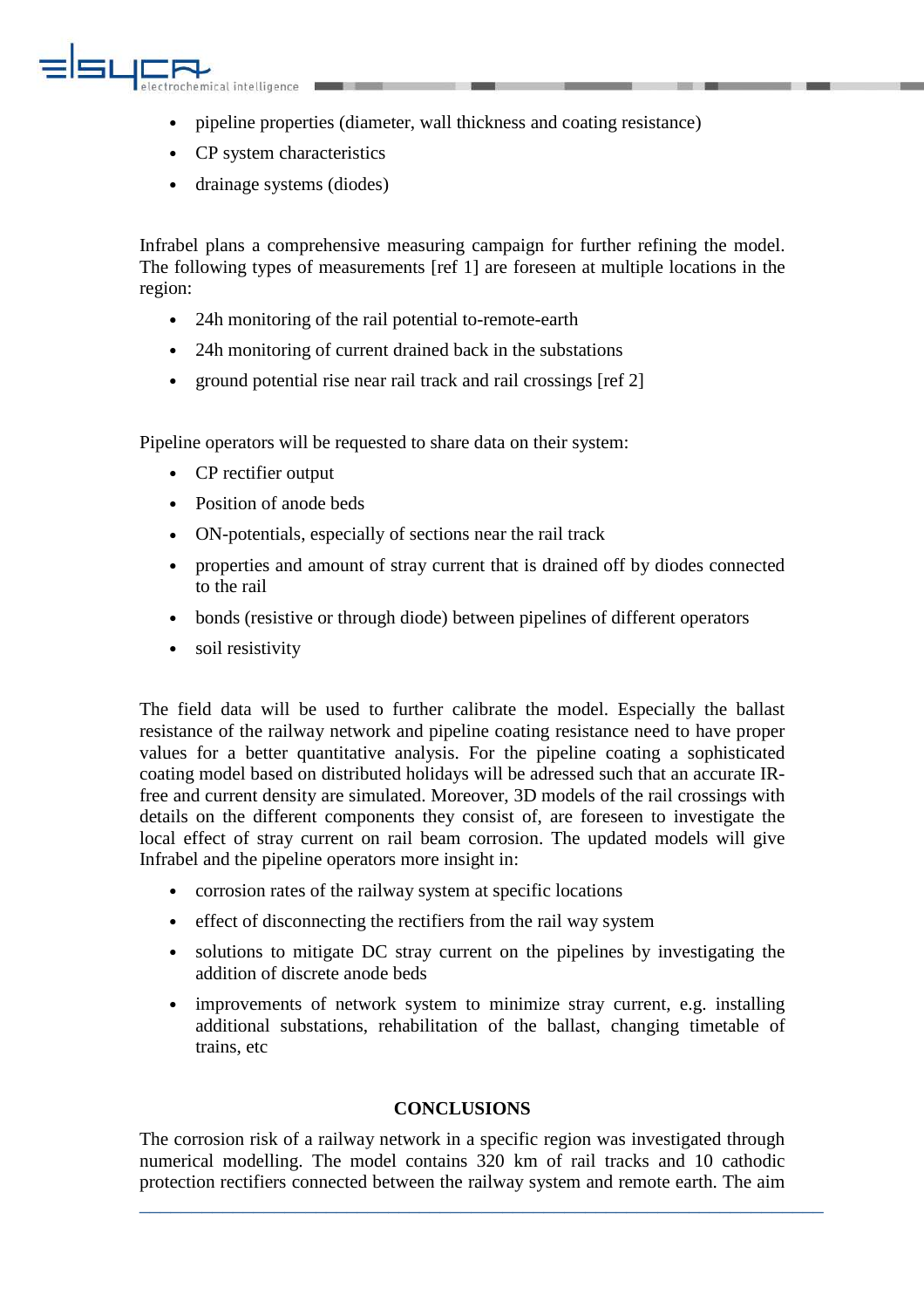

of the study was to identify if significant corrosion is caused by the CP systems that are directly connected between the rail tracks and pipelines.

Time dependent simulations have been performed for a 24 hours period. First, correct values of the ballast resistance in the model were determined for the tracks and rail crossings based on field measurements resulting in 20 and 10  $\Omega$ km for the tracks and 2.0 and 0.28 Ωkm for the rail crossings under respectively dry and wet conditions. Secondly, the current exchange between the rail and the soil was simulated for a 2 minute time interval. The positive current density that leaves the rails was determined and used to calculate the corrosion rate of 188 individual track sections and 72 rail crossing in the model.

The model has shown that the corrosion rate is higher at the rail crossings than at the tracks, and that corrosion of mainly the rail crossings is accelerated by the CP system. Table 4 shows that the corrosion rate at the crossings decreases when disconnecting the CP system from the railway. The effect is most pronounced under dry weather conditions when the difference in ballast resistance between tracks and crossings is more significant than in the case of wet conditions

The model will be extended towards the pipeline assets. New field measurements are planned to further refine the model and calibrate local values for rail ballast and pipeline coating resistance. The model will then be used to study what-if scenarios in a cost –effective way such that the integrity of both the railway and pipeline network is maintained

#### **REFERENCES**

[1] EN50162 (latest version) " Protection Agains Corrosion by Stray Current from Direct Current Systems"

[2] L. Bortels<sup>+</sup>, J. Parlongue<sup>+</sup>, P. J. Stehouwer<sup>++</sup>, K. Dijkstra<sup>++</sup>, "Methods, Simulations and Experiences on DC-Traction Interference on Pipelines Networks." NACE Houston (TX), year 2010, paper 10112

[3] A.Brenna, M. Ormellese, L.Lazari,"Effects of Intermittent DC Stray Current on Carbon Steel under Cathodic Protection" NACE Houston (TX), year 2015, paper 5721